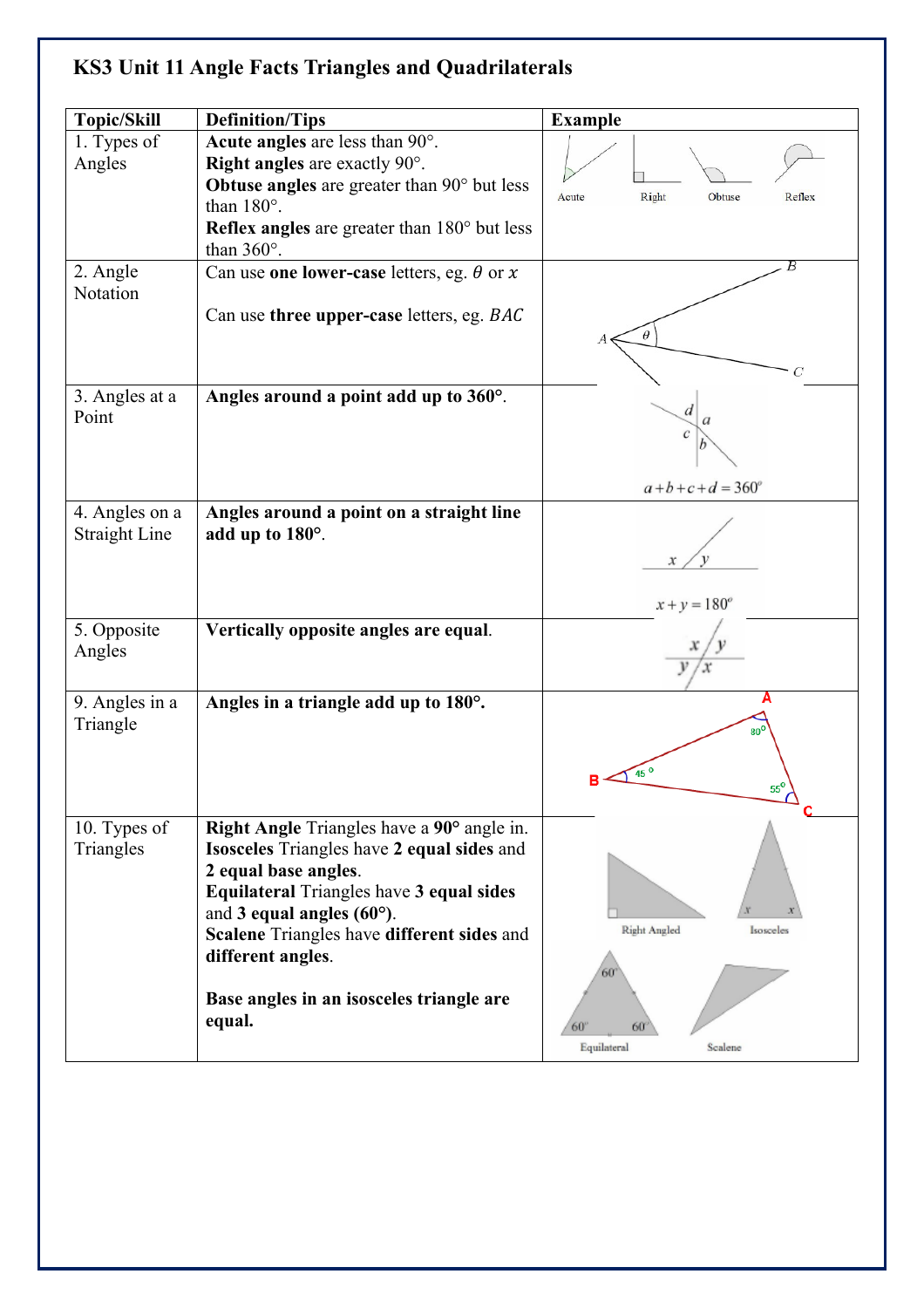| 11. Angles in a | Angles in a quadrilateral add up to 360°.      |                          |
|-----------------|------------------------------------------------|--------------------------|
| Quadrilateral   |                                                |                          |
|                 |                                                |                          |
|                 |                                                |                          |
|                 |                                                |                          |
|                 |                                                |                          |
|                 |                                                |                          |
|                 |                                                | $65^\circ$<br>$93^\circ$ |
| 12. Square      | Four equal sides                               |                          |
|                 | Four right angles                              |                          |
|                 |                                                |                          |
|                 | Opposite sides parallel                        |                          |
|                 | Diagonals bisect each other at right<br>angles |                          |
|                 | • Four lines of symmetry                       |                          |
|                 | Rotational symmetry of order four              |                          |
| 13. Rectangle   | • Two pairs of equal sides                     |                          |
|                 | • Four right angles                            |                          |
|                 | • Opposite sides parallel                      |                          |
|                 | • Diagonals bisect each other, not at right    |                          |
|                 | angles                                         |                          |
|                 | • Two lines of symmetry                        |                          |
|                 | • Rotational symmetry of order two             |                          |
| 14. Rhombus     | • Four equal sides                             |                          |
|                 | • Diagonally opposite angles are equal         |                          |
|                 | • Opposite sides parallel                      |                          |
|                 | • Diagonals bisect each other at right         |                          |
|                 | angles                                         |                          |
|                 | • Two lines of symmetry                        |                          |
|                 | • Rotational symmetry of order two             |                          |
| 15.             | • Two pairs of equal sides                     |                          |
| Parallelogram   | • Diagonally opposite angles are equal         |                          |
|                 | • Opposite sides parallel                      |                          |
|                 | · Diagonals bisect each other, not at right    |                          |
|                 | angles                                         |                          |
|                 | • No lines of symmetry                         |                          |
|                 | • Rotational symmetry of order two             |                          |
| 16. Kite        | • Two pairs of adjacent sides of equal         |                          |
|                 | length                                         |                          |
|                 | • One pair of diagonally opposite angles       |                          |
|                 | are equal (where different length sides        |                          |
|                 | meet)                                          |                          |
|                 | • Diagonals intersect at right angles, but     |                          |
|                 | do not bisect                                  |                          |
|                 | • One line of symmetry                         |                          |
|                 | • No rotational symmetry                       |                          |
|                 |                                                |                          |